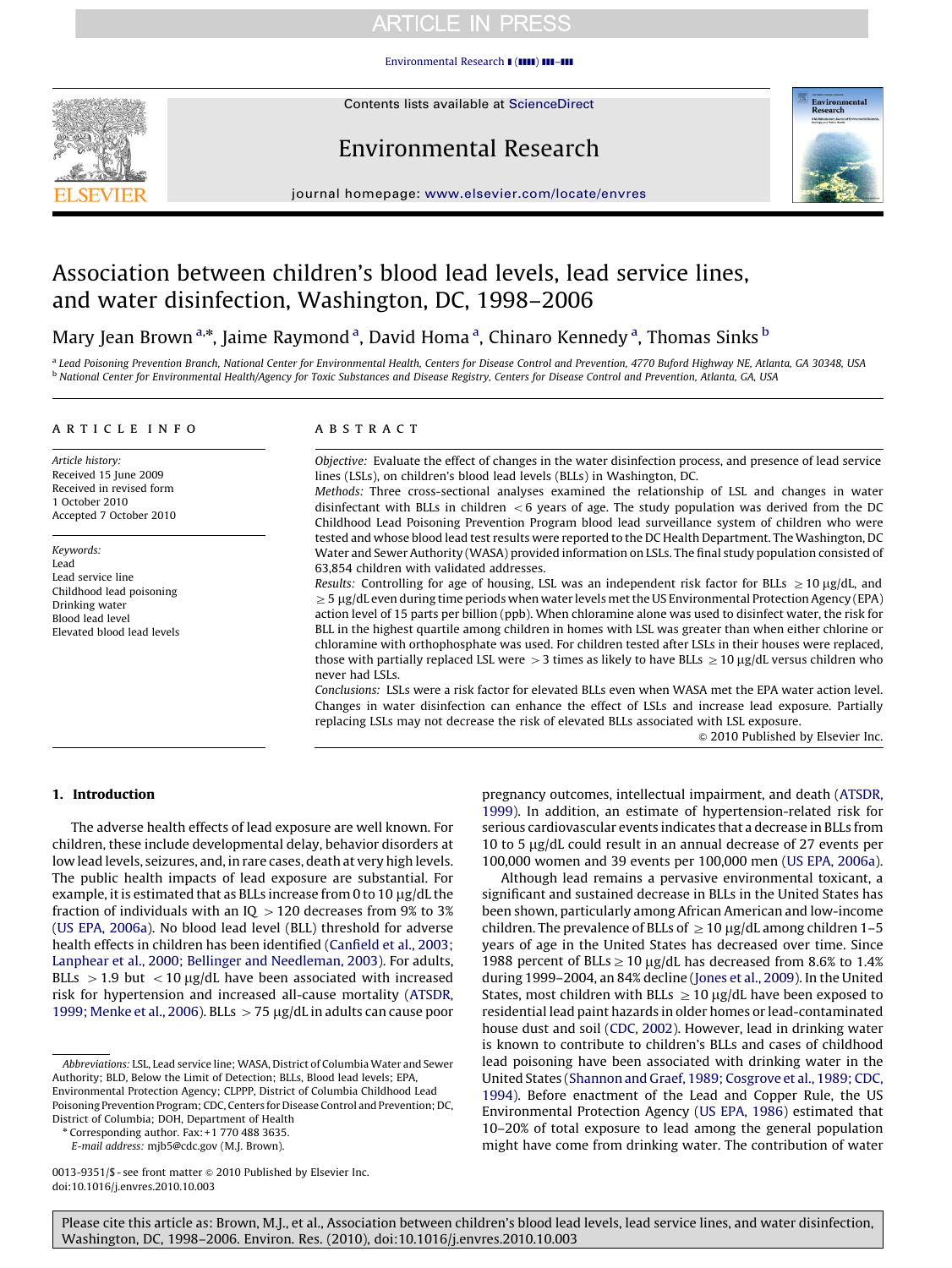#### 2 M.J. Brown et al. / Environmental Research **I (IIII) III-III**

lead to total lead exposure would be far greater for an infant whose dietary intake is primarily infant formula mixed with lead contaminated household tap water [\(Shannon and Graef, 1989; CDC,](#page-7-0) [1994\)](#page-7-0). In one study, an increase in drinking water lead levels from 0.5 part per billion (ppb) to 15 ppb – EPA's action level for lead in water – was estimated to increase children's BLLs an average of 1.9  $\mu$ g/dL and the prevalence of BLLs  $\geq$  10  $\mu$ g/dL by 14% [\(Lanphear](#page-6-0) [et al., 1998](#page-6-0)).

Lead is rarely found in water at the distribution point or well head. It most commonly enters finished water through corrosion of plumbing materials containing lead ([Chin and Karalekas, 1985\)](#page-6-0). Three factors that influence the level of lead in drinking water are the presence of lead in plumbing materials, the pH of finished water, and the presence or absence of mineral scale in plumbing. Leaded service lines (LSL) connect homes to a central water main or run from the water meter to the home and are known to contribute to lead found in household tap water [\(AWWA, 1990; Schock et al.,](#page-6-0) [1996\)](#page-6-0). Homes built before the 1980s may have LSLs or copper pipes with lead-soldered joints. Homes built after the 1986 Safe Drinking Water Amendments have ''lead-free'' plumbing that may contain up to 8% lead ([SDWA Amendments, 1986](#page-6-0)). Lead dissolves more readily in soft water than hard water resulting in lead leaching from lead-soldered copper water pipes or LSLs. Changes to the water supply that increase the water's pH decrease water lead levels ([Goldberg et al., 1981\)](#page-6-0). Mineral scale on the inner surface of older plumbing prevents lead from leaching into drinking water. However, when mineral scale is removed or has yet to develop, lead may be leached into drinking water even from ''lead-free'' pipes and fixtures.

In 1994, EPA proposed enhanced surface water treatment rules designed not only to protect the public from dangerous microbes in drinking water but also to limit the levels of disinfectants and disinfection byproducts that are classified as possible carcinogens ([Tibbets, 1995; US EPA, 2006b](#page-7-0)). Chloramine, a chlorine–ammonia combination, produces fewer disinfection by-products than chlorine alone, thus a number of water suppliers adopted chloramine water treatment [\(Tibbets, 1995\)](#page-7-0). In the absence of specific anticorrosive treatments such as orthophosphate, chloramine degrades accumulated mineral scale resulting in lead leaching into drinking water [\(Switzer et al., 2006](#page-7-0)). Increases in the average BLL of children after water disinfectant was changed from chlorine to chloramine have been reported ([Miranda et al., 2007\)](#page-6-0).

In Washington, DC, from November 2000 to June 2004, chloramine without orthophosphate was used as a water disinfectant. During this period, one study found that the percent of BLL test results  $\geq$  5 µg/dL increased above expected levels among persons living in homes with an LSL ([CDC, 2004\)](#page-6-0). A second study estimated that 859 D.C. children had BLLs  $\geq$  10 µg/dL in 2002 and 2003 because of exposures to high water-lead levels [\(Edwards et al.,](#page-6-0) [2009\)](#page-6-0).

In July 2004, WASA began adding orthophosphate in conjunction with chloramine to prevent corrosion of pipes and also began replacing LSLs. WASA was responsible for the costs of replacing lines from the street to the water meter of residences, while property owners were responsible for the costs of replacing the LSL between the water meter and the interior plumbing. In many cases, property owners declined to pay these costs, thus only the length of the line from the water main to the meter was replaced (partial replacement) rather than the entire length of line between the water meter and the residence (full replacement).

In this study, we examined BLL results among children tested for lead in Washington, DC, between 1998 and 2006. We assessed how the BLLs of tested children were affected by water disinfectant type and LSL while adjusting for the effect of housing age. We further examined the effect of both partial and no replacement of LSLs on the BLLs of children tested between 2004 and 2006.

#### 2. Methods and materials

Three cross-sectional analyses were conducted. In this study the type of water disinfectant, the extent of LSL replacement (partial or none), and the type of service line (leaded or nonleaded) at the residence were the primary exposure variables of interest. BLL was the outcome of interest. Model 1 included LSL as the dependent variable. Model 2 included both LSL and age of housing as dependent variables. Model 2 is used to control for the potential confounding effect of age of housing, a proxy for household lead sources such as paint, house dust, and soil.

#### 2.1. Blood lead levels

The study population was derived from the Washington, DC, Childhood Lead Poisoning Prevention Program (CLPPP) blood lead surveillance system that collected laboratory-based reports of the BLL results of individuals who were tested and whose results were reported to the CLPPP between January 1, 1998, and December 31, 2006. Blood lead tests were analyzed at various laboratories across the United States and were reported as whole numbers to the CLPPP. DC legally required that all BLLs be reported to the CLPPP beginning in 2002 (Title XX of the Fiscal Year 2003 Budget Support Action of 2002). The minimum quantitative BLL reported was 2  $\mu$ g/dL For BLLs  $<$  2  $\mu$ g/dL, we adopted the National Health and Nutritional Examination Survey (NHANES) strategy for coding laboratory results below the limit of detection. The results of tests below the limits of detection (BLD) are replaced with a value equal to the detection limit divided by the square root of 2, in this case the value  $1.4 \mu g/dL$  [\(CDC, 2006\)](#page-6-0). This method has been demonstrated to provide an accurate estimation of geometric mean and standard deviation when data are not highly skewed [\(Hornung and Reed, 1990\)](#page-6-0).

Only one test per child was used in the analyses because repeated blood lead measures for an individual are not independent. For children with multiple tests, an algorithm consistent with CDC recommendations for follow up was used to select the most accurate result for analyses [\(CDC, 1997\)](#page-6-0). According to this algorithm, if a child's blood lead test consisted solely of capillary samples, the lowest result was used to reduce the potential for positive bias caused by lead from skin contaminating blood when capillary tests were conducted. When the blood lead tests included venous samples, the highest venous BLL was used in analyses. Venous samples are unlikely to be contaminated. The highest test is used because subsequent tests could be influenced by efforts to reduce lead exposures. If sample type was not reported, it was presumed to be capillary. Data-cleaning included checking for duplicate observations and examining inclusion criteria, ranges of variables, and consistency of coding. A total of 67,831 unique children were identified as having been tested at least once during the study period. A categorical BLL variable based on the quartiles of the BLL distribution in the sample population was constructed with BLD as the lowest quartile and  $\geq$  5 µg/dL as the highest.

CDC review of CLPPP records identified that the number of tests reported in 2003 was approximately 50% lower than the number of tests reported in either 2002 or 2004. The number of tests reported in the surveillance system was otherwise consistent from 1 year to the next. These missing tests were not entered into the DC DOH lead surveillance system because laboratories did not report all BLLs during that year or tests received by DC DOH were not entered into the surveillance system.

In 2009, CDC acquired approximately 12,000 missing 2003 test results that had been unavailable in 2004 ([Brown et al., 2010\)](#page-6-0). We analyzed two datasets; one with and one without the missing 2003 blood lead level test data. The previously missing 2003 test results were collected using methods inconsistent with all other years. Therefore, we planned to provide results for both datasets only if the results differed. Otherwise, we provide here the results from the dataset without the missing 2003 tests.

#### 2.2. Lead service lines

WASA provided the CLPPP and the Centers for Disease Control and Prevention (CDC) with a list of 26,155 homes presumed by WASA to have an LSL using criteria established by the Lead and Copper Rule (40 CFR Part 141). Street addresses from blood lead tests reported to CLPPP and the WASA address data were standardized using Centrus Desktop<sup>TM</sup> software version 4.02 (Sagent Technology, Mountain View, CA) and matched to the complete street address. Of the 67,831 unique children with at least one BLL reported, complete street address could be found for 63,854 children who comprise our final study population. The houses of 10,859 of these 63,854 children were identified by WASA as having LSLs. The remaining houses did not appear on the WASA LSL list and were initially coded as not having an LSL.

WASA provided CDC with a list of 14,121 residential houses in which the water service line had been partially or fully replaced between 2004 and 2006. The BLL tests of 738 children were conducted after LSL was partially removed. Except as described below, these houses were coded as not having an LSL. Houses remained coded as having an LSL if the LSL replacement occurred after the blood lead test was conducted. WASA reported replacing a water service line in some homes that were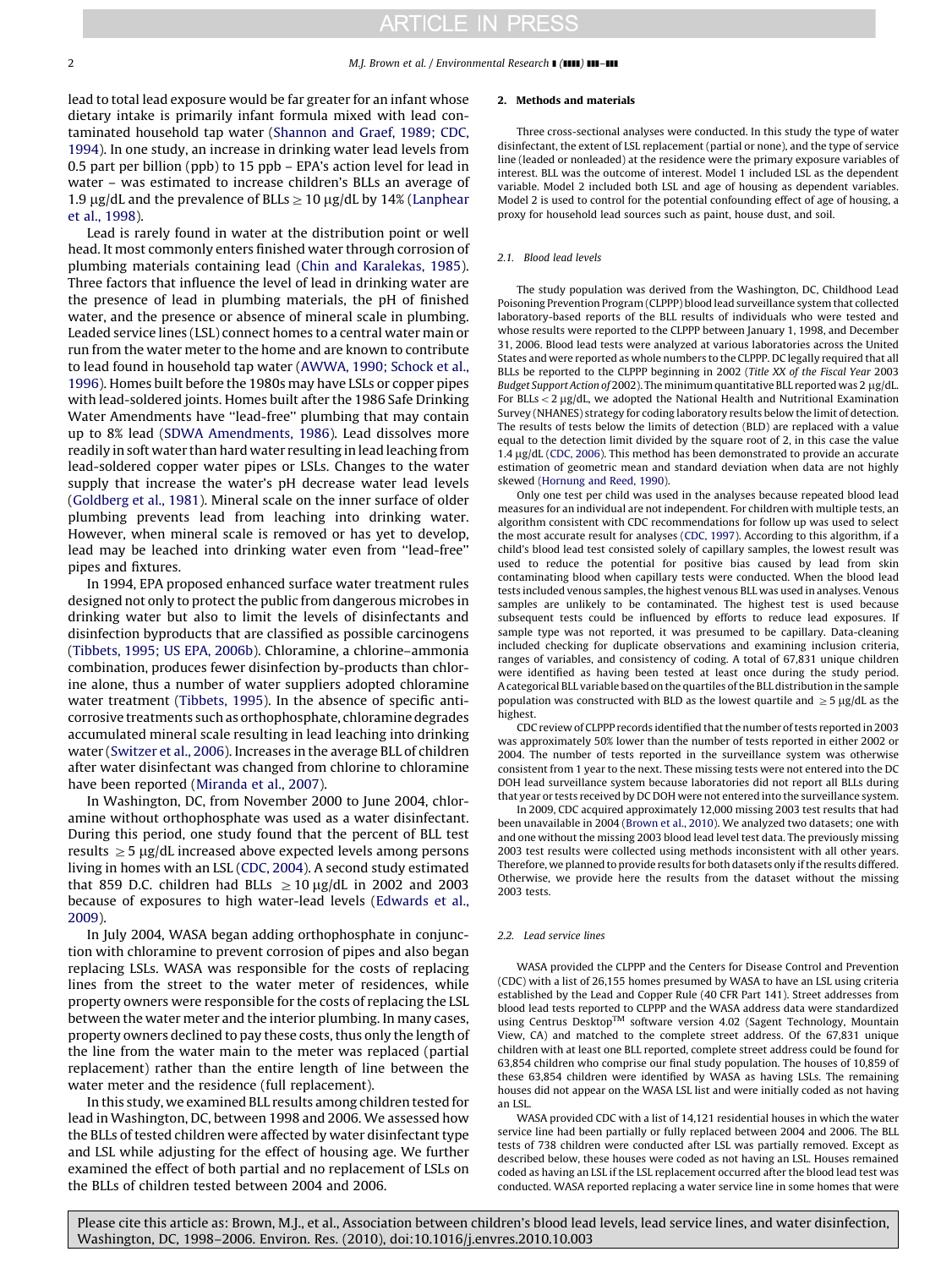not included in the original WASA data file of houses with an LSL. We recoded these houses as having had an LSL if the BLL occurred before the line was replaced.

#### 2.3. Water disinfectant type

We designed a categorical variable, water disinfectant type coded as (1) chlorine if the BLL test was conducted between January 1, 1998, and October 31, 2000; (2) chloramine if the BLL test was conducted between November 1, 2000, and June 30, 2004; or (3) chloramine with orthophosphate if the BLL test was conducted between July 1, 2004, and December 31, 2006. These periods correspond to the dates when these types of water disinfection were used by WASA.

#### 2.4. Study population

The final sample consisted of 63,854 uniquely identified children  $<$  6 years of age who had a BLL reported to DC DOH during the 9-year study period and a validated address.

Additional variables used in the analyses included age of housing and the child's age at the time of the BLL test. Age of housing was coded as pre-1950, 1950–1978, and post-1978. These periods coincide with changes in lead concentration in residential paint. The greatest amount of leaded paint was used pre-1950, and moderate use of leaded paint occurred from 1950 through 1978. Leaded residential paint was banned after 1978. To determine the age of houses, blood lead data were linked with tax assessor data. Data for age of houses were obtained for 37,322 (58.5%) children with validated addresses. We also categorized the child's age into  $\leq$  16 months of age and  $>$  16 months  $-$  6 years of age to allow comparison to other published studies.

#### 2.5. Data analysis

We examined the difference in distribution of children with or without validated addresses on the following variables: age, sex, blood sample type (venous, capillary, or not reported and assumed capillary), categorical BLL, and water disinfectant in use at time of the BLL test. We tested the relationship between BLL and LSL using two approaches. We used polychotomous logistic models that assumed a multinominal dependent variable. We categorized children into blood lead levels quartiles. The models estimated the risk of falling into the second, third, or fourth quartile of blood lead level compared to the lowest quartile of blood lead level given the presence or absence of a lead service line stratified by water disinfection type.

In the first approach we computed odds of BLL quartiles (BLD,  $2-<$  3,  $3-<$  5, and  $\geq$  5  $\mu$ g/dL) to determine the presence of a dose–response relationship. In the second we calculated the odds of a BLL  $\geq 10 \mu$ g/dL. We tested the association between BLLs and LSL for each water disinfectant type, controlling for age of housing. We further stratified these analyses by focusing on children  $\leq$  16 months of age. Finally, we computed odds ratios of BLL  $\geq$  5 µg/dL and BLL  $\geq$  10 µg/dL by intact or partially replaced LSL.

Logistic regression was used to model the relationship between BLL quartile, LSL, and age of housing. Standard statistical methods were used to compute odds ratios (OR) and 95% confidence intervals (CI) for all effects studied [\(Rothman and](#page-6-0) [Greenland, 1998\)](#page-6-0). The Statistical Analysis System (SAS) (SAS Institute, Cary, NC) was used for generating descriptive statistics, and regression models.

### 3. Results

### 3.1. Demographics

Among the 63,854 children in the study population 22,719 (36%) children were tested before their second birthday; 17,509 (27%) children were tested when chlorine was used to disinfect water, 23,837 (37%) when chloramine alone was used, and 22,508 (35%) when chloramine and orthophosphate were used. A total of 51,592 children (81%) had BLLs  $<$  5 µg/dL, 10,197 children (16%) had BLLs 5–9  $\mu$ g/dL, and 2065 children (3%) had BLLs  $\geq$  10  $\mu$ g/dL. As [Table 1](#page-3-0) indicates, children with a valid address were more likely than other children to have been tested by venous samples and had a slightly higher BLL distribution than children without a valid address. Of the 37,322 children in the study for whom age of housing was available, 28,238 (44%) lived in housing built before 1950. Of the children whose data were used in the analysis, 9938 (16%) lived in housing where an LSL was present and had been not replaced before the BLL test was conducted.

### 3.2. Stratified analyses of BLL quartile and LSLs

A relationship was observed between BLL quartile status and probability of living in a house with an LSL for every year between 1998 and 2006 including those years when WASA was in compliance with the EPA action level of 15 ppb. However, this relationship was attenuated when age of housing was entered into the models. For the period when chloramine alone was used as a water disinfectant, the adjusted odds ratio (OR) of a BLL in the highest versus the lowest quartile for children living in homes with an LSL was 2.5 (95% CI, 2.2–2.9), controlling for age of housing. The risk was greatest in 2003 when the adjusted OR of a BLL in the highest versus the lowest quartile for children living in homes with a LSL was 3.2 (95% CI 2.4, 4.4; data not shown). In models that included the nearly 6000 children whose 2003 BLLs were received in 2009, the adjusted OR of a BLL in the highest versus the lowest quartile for children living in homes with a LSL was 3.0 (95% CI 2.3, 3.8; data not shown). When chloramine with orthophosphate was used as the disinfectant (2004–2006), the odds of a BLL in the highest quartile relative to the lowest remained elevated, but these odds were somewhat lower than when chloramine was used alone [\(Table 2\)](#page-3-0).

### 3.3. LSL replacement

Chloramine with orthophosphate was the water disinfectant used during the period of time when the WASA LSL replacement program was conducted. Compared to households with no LSL, partial LSL replacement was associated with elevated OR for a child's BLL 5-9  $\mu$ g/dL [OR = 1.9 (95% CI, 1.5–2.3)] and BLL  $\geq 10 \mu$ g/ dL  $[OR=3.3 (95% CI, 2.2–4.9)]$  [\(Table 3](#page-4-0)). Conversely no significant difference in risk was found between children in households with partially replaced LSL compared to intact LSL for either BLL  $\geq$  5 or  $10 \mu g/dL$  ([Table 3\)](#page-4-0). The number of days between lead service line replacement and BLL for 921 children where LSL were replaced was unrelated to BLL (BLL  $<$  5 µg/dL, n=769, mean=323 days; BLL 5–9  $\mu$ g/dL, n=120, mean=344 days; BLL  $\geq 10 \mu$ g/dL, n=32, mean=307 days;  $p=0.6$ ). When models where children with partially replaced LSL were removed from the analyses during the time period when chloramine and orthophosphate were used for water disinfection LSL remain strongly associated with BLL in the highest quartile [OR 1.6 (95% CI, 1.4–1.9)] for children  $<$  6 years of age and [OR 1.5 (95% CI 1.2, 2.0)] for children  $\leq 16$  months of age. These values are not significantly different from the OR estimates of models that include these children.

#### 3.4. Age

In a subsample of 17,181 children  $\leq$  16 months of age, the odds of a BLL  $\geq$  5 µg/dL was 1.7 (95% CI, 1.1–2.6) in the period of chlorine disinfection; 3.6 (95% CI, 2.8–4.6) for the chloramine disinfection period and 1.6 (95% CI, 1.3–2.0) for the chloramine with orthophosphate period in models that controlled for age of housing ([Table 4\)](#page-4-0). A dose response relationship between living in a house with an LSL and BLL quartile was identified for all three disinfectant periods. Consistent with previous analyses, this relationship also was attenuated in analyses that controlled for age of housing. The risk for BLL  $\geq 10 \mu$ g/dL was remarkably similar for younger and older children during the chloramine alone and chloramine with orthophosphate disinfection periods. However, for younger children the risk for BLL in the highest BLL quartile ( $\geq$  5  $\mu$ g/dL) was more than doubled in the chloramine alone period compared to either of the other disinfection periods.

When BLLs  $\geq 10 \mu g/dL$  are considered, in models that control for age of housing, living in a house with an LSL was an independent risk factor for the entire study period ([Table 5\)](#page-4-0).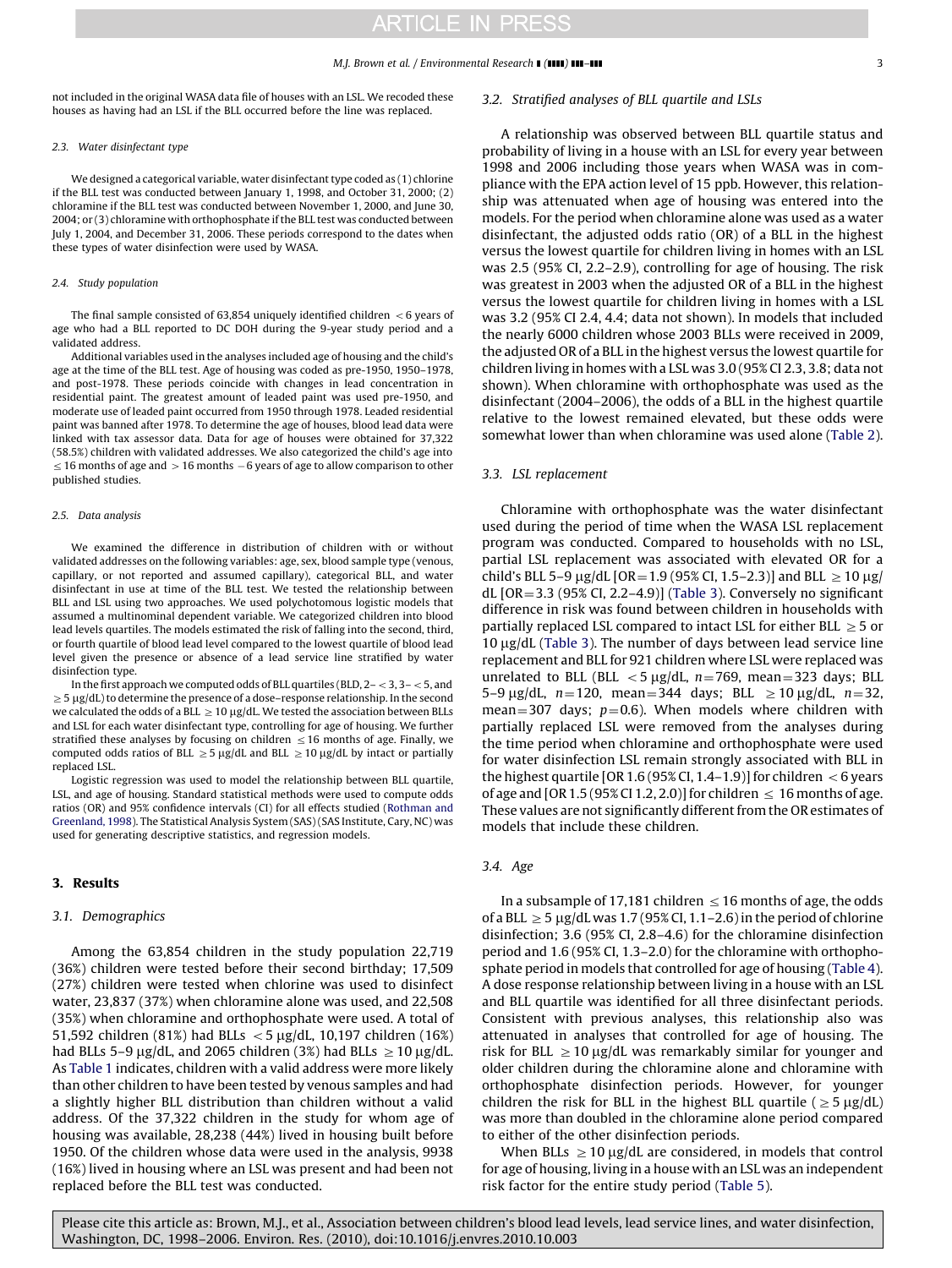### <span id="page-3-0"></span>4 M.J. Brown et al. / Environmental Research **[[1111] 111-111**

# Table 1

Comparison of children < 6 years of age with validated<sup>a</sup> and non-validated address on blood lead variables and selected demographic characteristics, Washington, DC, 1998–2006.

| Characteristic                                       |        | Address validated $(n=63,854)$ | Address not validated $(n=3977)$ |                              | p-value   |
|------------------------------------------------------|--------|--------------------------------|----------------------------------|------------------------------|-----------|
|                                                      | n      | $\%$                           | n                                | $\boldsymbol{\%}^\mathrm{b}$ |           |
| Gender                                               |        |                                |                                  |                              |           |
| Male                                                 | 31,534 | 49.4                           | 1945                             | 48.9                         | < 0.0001  |
| Female                                               | 30,529 | 47.8                           | 1820                             | 45.8                         |           |
| Not reported                                         | 1791   | 2.8                            | 212                              | 5.3                          |           |
| Age                                                  |        |                                |                                  |                              |           |
| $0-11$ months                                        | 8414   | 13.2                           | 556                              | 14.0                         | < 0.0001  |
| $12-23$ months                                       | 14,305 | 22.4                           | 1034                             | 26.0                         |           |
| 24-35 months                                         | 13,645 | 21.4                           | 747                              | 18.8                         |           |
| 36-47 months                                         | 10,830 | 17.0                           | 547                              | 13.8                         |           |
| 48-72 months                                         | 16,660 | 26.1                           | 1093                             | 27.5                         |           |
| Sample type                                          |        |                                |                                  |                              |           |
| Not reported, assumed capillary                      | 12,166 | 19.1                           | 2770                             | 69.7                         | < 0.0001  |
| Capillary                                            | 4183   | 6.6                            | 343                              | 8.6                          |           |
| Venous                                               | 47,505 | 74.4                           | 864                              | 21.7                         |           |
| Blood lead level $(\mu g/dL)^c$                      |        |                                |                                  |                              |           |
| < 5                                                  | 51,592 | 80.8                           | 3321                             | 83.5                         | < 0.0001  |
| $5 - < 10$                                           | 10,197 | 16.0                           | 576                              | 14.5                         |           |
| $\geq 10$                                            | 2065   | 3.2                            | 80                               | 2.0                          |           |
| Age of housing                                       |        |                                |                                  |                              |           |
| Pre-1950                                             | 28,238 | 44.2                           |                                  |                              | <b>NA</b> |
| 1950-1978                                            | 7651   | 12.0                           |                                  |                              |           |
| Post 1978                                            | 1433   | 2.2                            |                                  |                              |           |
| Data not available                                   | 26,532 | 41.6                           | 3977                             | 100.0                        |           |
| Lead service line $(LSL)^d$                          |        |                                |                                  |                              | <b>NA</b> |
| Partial replacement                                  | 738    | 1.2                            |                                  |                              |           |
| Full replacement                                     | 183    | 0.3                            |                                  |                              |           |
| LSL, not replaced                                    | 9938   | 15.6                           |                                  |                              |           |
| No LSL                                               | 52,995 | 83.0                           |                                  |                              |           |
| Data not available                                   |        |                                | 3977                             | 100.0                        |           |
| Water disinfectant at time of blood test             |        |                                |                                  |                              |           |
| Chlorine (1/1/1998 to 10/31/2000)                    | 17,509 | 27.4                           | 1137                             | 28.6                         | < 0.0001  |
| Chloramine only (11/1/2000-6/30/2004)                | 23,837 | 37.3                           | 2706                             | 68.0                         |           |
| Chloramine with orthophosphate (7/1/2004-12/31/2006) | 22,508 | 35.3                           | 134                              | 3.4                          |           |

a Address considered validated if data available for complete street address (including house number, street name, and street suffix (e.g., St., Dr., Pl).

**b** Percents may not add to 100.0% due to rounding.

<sup>c</sup> Service line defined as replaced only if date of replacement was before date of blood lead test.

<sup>d</sup> Statistics regarding age of housing and LSLs cannot be computed for non-validated addresses.

### Table 2

Odds ratios (with 95% CIs) for having a LSL for BLL quartiles, relative to lowest quartile, by time periods corresponding to water disinfection type, children < 6 years of age, in Washington, DC, 1998–2006.

| Blood Lead<br>Quartile Cutpoints<br>$(\mu g/dL)$     | Chlorine (1/1/1998-10/31/2000)                         |                                                                                 | <b>Chloramine</b> (11/1/2000-6/30/2004)                |                                                                                   | <b>Chloramine with Orthophosphate</b><br>$(7/1/2004 - 12/31/2006)$ |                                                                                      |
|------------------------------------------------------|--------------------------------------------------------|---------------------------------------------------------------------------------|--------------------------------------------------------|-----------------------------------------------------------------------------------|--------------------------------------------------------------------|--------------------------------------------------------------------------------------|
|                                                      | Model 1<br>OR (95% CI) for LSL<br>$(n=17,509)$         | Model 2<br>OR (95% CI) for LSL,<br>controlling for age of<br>housing $(n=9860)$ | Model 1<br>OR (95% CI) for LSL<br>$(n=23,837)$         | Model 2<br>OR (95% CI) for LSL,<br>controlling for age of<br>housing $(n=13,898)$ | Model 1<br>OR (95% CI) for LSL<br>$(n=22,508)$                     | Model 2<br>OR (95% CI) for LSL,<br>controlling for age<br>of housing<br>$(n=13,564)$ |
| BLD <sup>a</sup><br>$2 - < 3$<br>$3 - 5$<br>$\geq 5$ | 1.0<br>0.9(0.7, 1.2)<br>1.0(0.8, 1.2)<br>1.6(1.3, 2.0) | 1.0<br>1.0(0.7, 1.3)<br>1.1(0.8, 1.4)<br>1.4(1.1, 1.9)                          | 1.0<br>1.1(1.0, 1.3)<br>1.6(1.4, 1.8)<br>3.0(2.7, 3.4) | 1.0<br>1.2(1.01.4)<br>1.6(1.4, 1.8)<br>2.5(2.2, 2.9)                              | 1.0<br>1.0(0.9, 1.2)<br>1.4(1.3, 1.5)<br>2.1(1.9, 2.3)             | 1.0<br>1.1(0.9, 1.2)<br>1.3(1.1, 1.4)<br>1.7(1.5, 1.9)                               |

 $a$  BLD-Below the limit of detection (1.4  $\mu$ g/dL).

# 4. Discussion

In this study of children's BLLs in Washington, DC, LSLs were associated with increased odds of having elevated BLLs even during time periods when WASA was in compliance with the EPA action level of 15 ppb. The association was stronger when chloramine alone rather than chlorine was used as a disinfectant, particularly among younger children. Adding orthophosphate to chloramine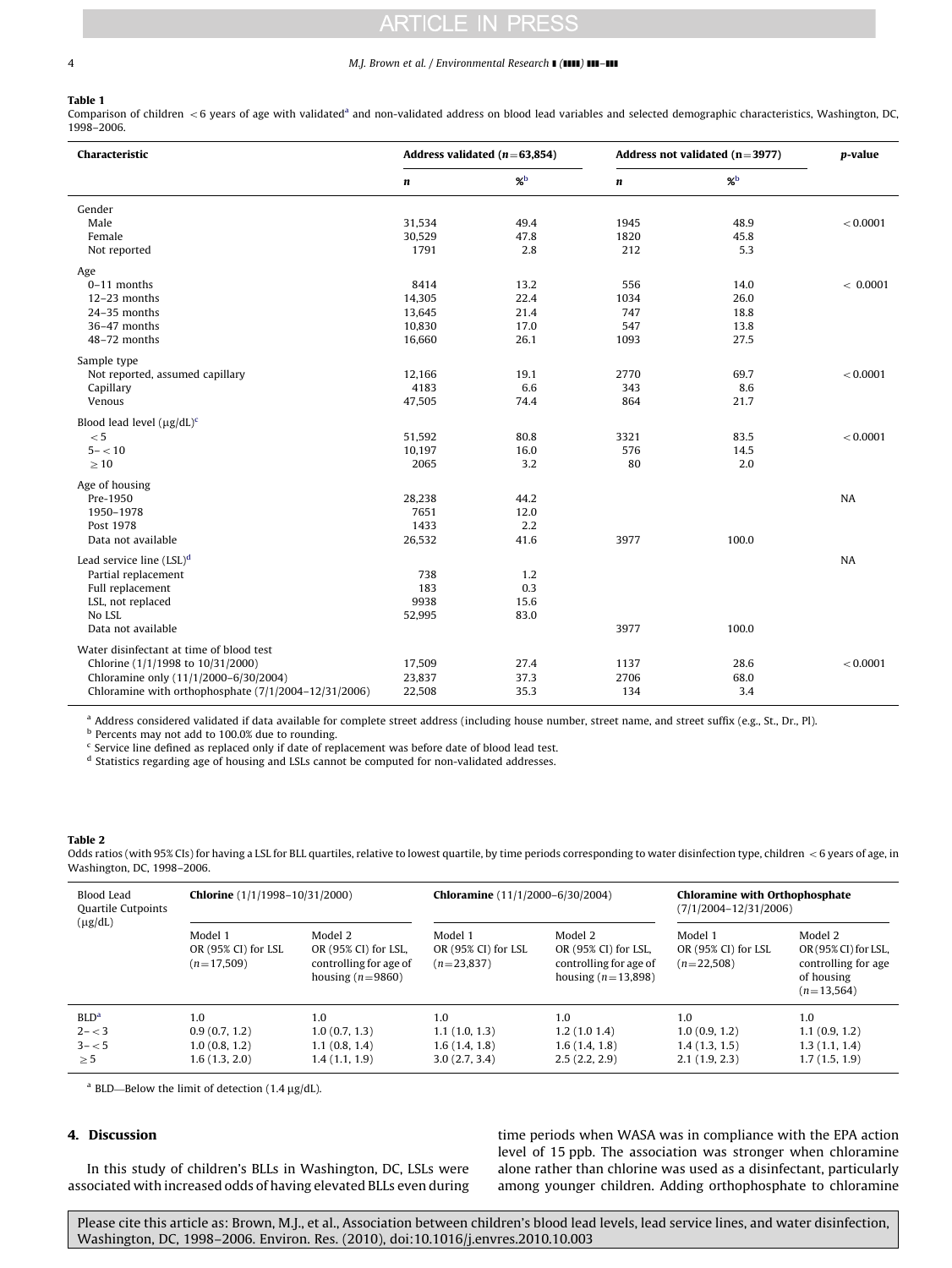### M.J. Brown et al. / Environmental Research ] (]]]]) ]]]–]]] 5

#### <span id="page-4-0"></span>Table 3

Odds of having a blood lead level (BLL) 5-9 µg/dL or  $\geq 10$  µg/dL, comparing partial replacement<sup>a</sup> of lead service line (LSL) to no LSL and partial replacement to LSL not replaced when water disinfectant was chloramine with orthophosphate  $(7/1/2004-12/31/2006)$ , Children < 6 years of age, Washington, DC, 2004-2006.

| <b>BLL</b>      | Partial replacement vs. no LSL             |               |                                     | Partial replacement vs. LSL not replaced   |                            |                                   |
|-----------------|--------------------------------------------|---------------|-------------------------------------|--------------------------------------------|----------------------------|-----------------------------------|
|                 | <b>Partial</b><br>replacement <sup>a</sup> | <b>No LSL</b> | Odds ratio<br>$(95\% \, \text{CI})$ | <b>Partial</b><br>replacement <sup>a</sup> | <b>LSL Not</b><br>replaced | Odds ratio<br>$(95\% \text{ CI})$ |
| $<$ 5 µg/dL     | 598                                        | 17.029        | 1.0                                 | 598                                        | 2434                       | 1.0                               |
| $5-9 \mu g/dL$  | 105                                        | 1592          | 1.9(1.5, 2.3)                       | 105                                        | 406                        | 1.1(0.8, 1.3)                     |
| $\geq$ 10 µg/dL | 27                                         | 236           | 3.3(2.2, 4.9)                       | 27                                         | 81                         | 1.4(0.9, 2.1)                     |
| Total           | 730                                        | 18.857        |                                     | 730                                        | 2921                       |                                   |

<sup>a</sup> Service line defined as replaced only if date of replacement was before date of blood lead test.

#### Table 4

Odds ratios (with 95% CIs) for having a LSL for BLL quartiles, relative to lowest quartile, by time periods corresponding to water disinfection type, children < 16 months of age, in Washington, DC, 1998–2006.

| Blood lead quartile<br>cutpoints $(\mu g/dL)$        | <b>Chlorine</b> (1/1/1998-10/31/2000)                  |                                                                                 | <b>Chloramine</b> (11/1/2000-6/30/2004)                |                                                                                 | Chloramine with orthophosphate<br>$(7/1/2004 - 12/31/2006)$ |                                                                                    |
|------------------------------------------------------|--------------------------------------------------------|---------------------------------------------------------------------------------|--------------------------------------------------------|---------------------------------------------------------------------------------|-------------------------------------------------------------|------------------------------------------------------------------------------------|
|                                                      | Model 1<br>OR (95% CI) for LSL<br>$(n=3711)$           | Model 2<br>OR (95% CI) for LSL,<br>controlling for age of<br>housing $(n=2180)$ | Model 1<br>OR (95% CI) for LSL<br>$(n=6238)$           | Model 2<br>OR (95% CI) for LSL,<br>controlling for age of<br>housing $(n=3781)$ | Model 1<br>OR (95% CI) for LSL<br>$(n=7232)$                | Model 2<br>OR (95% CI) for LSL,<br>controlling for age<br>of housing<br>$(n=4536)$ |
| BLD <sup>a</sup><br>$2 - < 3$<br>$3 - 5$<br>$\geq 5$ | 1.0<br>0.9(0.6, 1.4)<br>1.0(0.7, 1.5)<br>1.6(1.1, 2.4) | 1.0<br>1.0(0.6, 1.5)<br>1.1(0.7, 1.7)<br>1.7(1.1, 2.6)                          | 1.0<br>1.4(1.2, 1.7)<br>2.1(1.7, 2.5)<br>4.1(3.4, 5.0) | 1.0<br>1.6(1.2, 2.0)<br>2.2(1.7, 2.7)<br>3.6(2.8, 4.6)                          | 1.0<br>1.0(0.8, 1.2)<br>1.3(1.1, 1.5)<br>2.0(1.6, 2.4)      | 1.0<br>1.0(0.8, 1.2)<br>1.2(1.0, 1.4)<br>1.6(1.3, 2.0)                             |

<sup>a</sup> BLD—below the limit of detection (1.4  $\mu$ g/dL).

#### Table 5

Odds of having a blood lead level (BLL)  $\geq 10$  µg/dL, relative to a BLL of  $< 10$  µg/dL, in presence of lead service line (LSL)<sup>a,b</sup> at time of blood lead test and controlling for age of housing, by water disinfectant type, children ages  $> 16$  months to  $< 6$  years of age and children  $\leq 16$  months of age, Washington, DC, 1998–2006.

| Blood lead level<br>$(BLL)$ ( $\mu$ g/dL)          | Chlorine (1/1/1998-10/31/2000) |                                                                      | Chloramine only (11/1/2000-6/1/2004) |                                                                      | Chloramine with orthophosphate<br>$(7/1/2004 - 12/31/2006)$ |                                                                      |
|----------------------------------------------------|--------------------------------|----------------------------------------------------------------------|--------------------------------------|----------------------------------------------------------------------|-------------------------------------------------------------|----------------------------------------------------------------------|
|                                                    | Model 1<br>OR (95% CI) for LSL | Model 2<br>OR (95% CI) for LSL,<br>controlling for age of<br>housing | Model 1<br>OR (95% CI) for LSL       | Model 2<br>OR (95% CI) for LSL,<br>controlling for age of<br>housing | Model 1<br>OR (95% CI) for LSL                              | Model 2<br>OR (95% CI) for LSL,<br>controlling for age<br>of housing |
| Children $> 16$<br>months to $<$ 6<br>years of age | $N = 13.798^c$                 | $N = 7680^d$                                                         | $N = 17.599$                         | $N = 10.117^d$                                                       | $N = 15.276^c$                                              | $N = 9028^d$                                                         |
| < 10                                               | 1.0                            | 1.0                                                                  | 1.0                                  | 1.0                                                                  | 1.0                                                         | 1.0                                                                  |
| $\geq 10$                                          | 2.3(2.0, 2.7)                  | 1.5(1.3, 1.8)                                                        | 3.0(2.6, 3.6)                        | 2.2(1.8, 2.7)                                                        | 2.4(1.8, 3.1)                                               | 1.7(1.2, 2.3)                                                        |
| Children $<$ 16<br>months of age                   | $N = 3711^c$                   | $N = 2180^d$                                                         | $N = 6238^{\circ}$                   | $N = 3781^d$                                                         | $N=7232^c$                                                  | $N = 4536^d$                                                         |
| < 10                                               | 1.0                            | 1.0                                                                  | 1.0                                  | 1.0                                                                  | 1.0                                                         | 1.0                                                                  |
| $\geq 10$                                          | 3.4(2.3, 5.0)                  | 3.7(2.2, 6.2)                                                        | 3.1(2.3, 4.3)                        | 2.3(1.6, 3.4)                                                        | 2.7(1.7, 4.2)                                               | 1.9(1.1, 3.1)                                                        |

a Includes children living in homes where the LSL was not replaced or where the LSL was only partially replaced prior to their BLL test.

**b** No LSL includes children living in homes where the LSL was fully replaced prior to their BLL test.

 $c$  N includes children for whom there was data on LSL.

 $d$  N includes only children for whom there were data on both LSL and age of housing.

attenuated, but did not eliminate the association. These data suggest that changes in water disinfectants that increase the leaching of lead into water can increase BLLs of children.

We also found that children living in housing where an LSL was partially replaced after 2003, were more likely to have BLLs 5–9 or  $\geq$  10 µg/dL than children living in housing without an LSL. The risk for BLL elevation for children living in homes with partial LSL replacement was consistent with the risk for BLL elevation among children living in homes with an intact LSL. Virtually all of the homes having lead service lines replaced were built before 1950. Continued exposure to lead in water, lead from other sources, or a combination of factors may explain these risks. However, partial LSL replacement was not effective in decreasing risk for BLL 5-9 µg/dL or  $\geq 10 \mu g/dL$ .

# 4.1. Limitations

This study is subject to a number of limitations. First, we could not control for water consumption patterns at the individual level.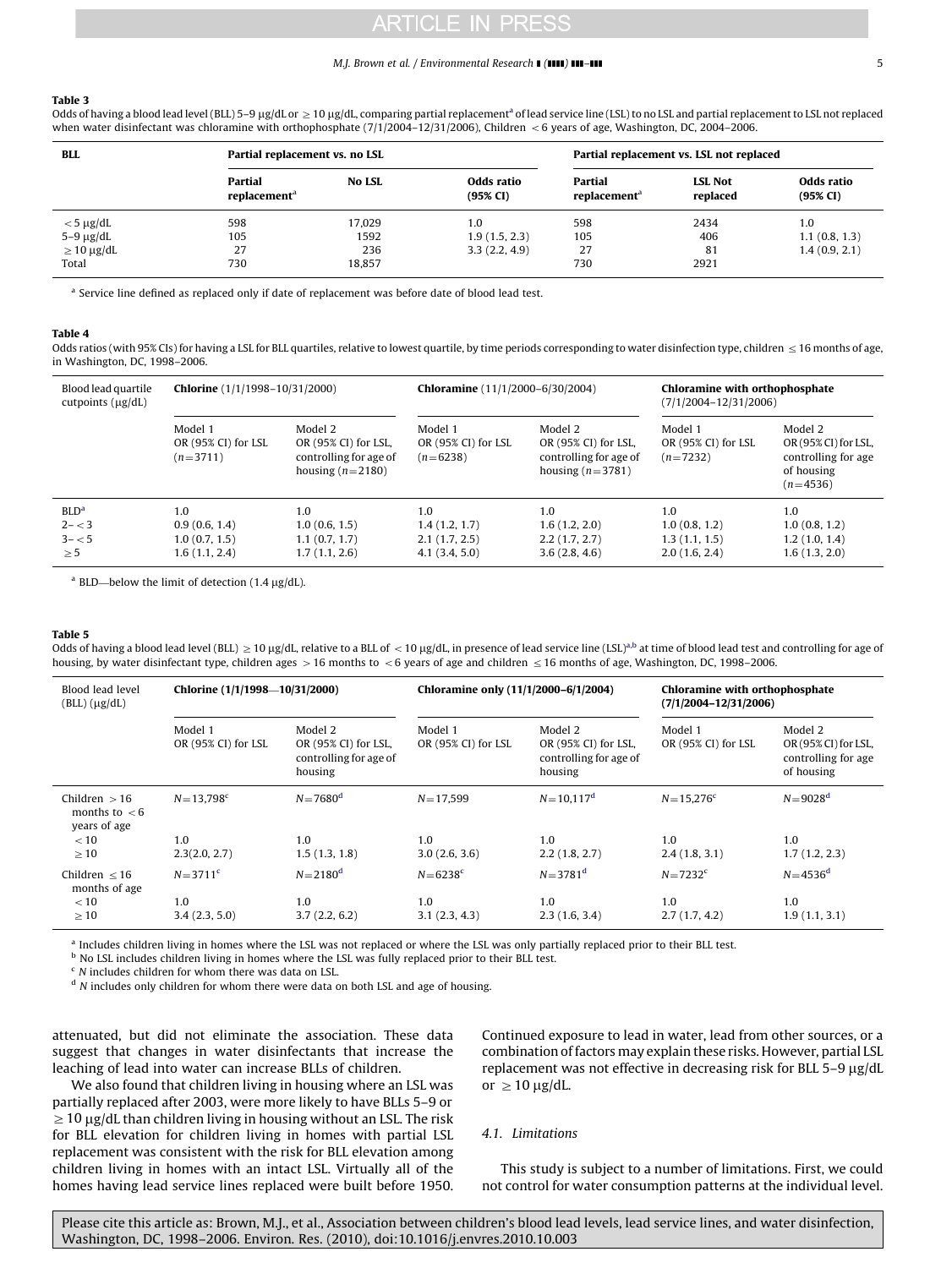#### 6 M.J. Brown et al. / Environmental Research ] (]]]]) ]]]–]]]

We have no reason to suspect that water consumption patterns at the population level changed in concert with the use of chlorine or chloramine alone until the public became aware of the high levels of lead in D.C. drinking water in January 2004. However, public health interventions such as distribution of water filters and widespread information including instructions not to drink unfiltered tap water that occurred after January 2004 may have changed drinking water habits. This public information may have partially attenuated the association we reported in the choloramine alone and with orthophosphate water disinfection time periods, although the association remained strong. We also could not evaluate the extent to which children living in houses with or without an LSL may have obtained their drinking water in other places (e.g., other houses, schools, etc.) or from bottled drinking water. Random misclassification introduced as a result of this limitation would have attenuated the estimates of an association between BLLs and LSLs.

Because BLLs were analyzed at several laboratories and reported to DOH, inter-laboratory variability may have resulted in misclassification. Measurement error in BLLs would tend to increase the standard error and result in an attenuation of the association between exposure and outcome. However, a 1998 review of commercial laboratories certified to analyze BLLs found strong reproducibility within and among laboratories, without any overall time trend or interlaboratory or intralaboratory variance ([Jobanputra](#page-6-0) [et al., 1998](#page-6-0)). A subsequent study of commercial laboratories found that differences in laboratory performance on blinded BLL samples were clinically insignificant ([Parsons et al. 2001\)](#page-6-0).

BLL surveillance data were subject to errors as well as failure to report or enter results throughout the study period. Random error would have attenuated the estimates of association reported here. Non-random error or differential misclassification can affect the odds ratio in various ways depending on the direction of the misclassification [\(Armstrong et al., 1992](#page-6-0)).

We assessed the impact of the 2003 missing data on the results presented here. No substantive differences were noted. For example the risk of BLL in the highest quartile compared to the lowest quartile given a LSL for the chloramine period alone without the missing data was  $OR = 3.0$  (95% CI, 2.7–3.4) versus with the missing data OR $=$ 2.9 (95% CI, 2.6–3.2).

Addresses with an LSL were derived from a list of addresses provided by WASA as highly suspected to have LSLs. Some misclassification of houses with and without LSLs is likely, given that direct inspection, which requires digging down to the LSL, is necessary to determine whether the service line is indeed made of lead. We identified that 1338 (1.5%) of the children's houses originally coded by WASA as not having LSLs were later reported by WASA as having a service line replacement and these homes were reclassified as having a LSL. Additional random misclassification of LSLs would attenuate the estimates of an association between BLLs and LSLs. Coding of the 738 children whose blood lead levels were drawn after partial replacement of LSL as having no LSL also may have introduced misclassification and attenuated the strength of the association. However, models in which these children were removed were not statistically different from those that included these children.

Control for the influence of lead exposures other than LSLs was limited to using a categorical variable for age of housing. This variable is a well established predictor of lead paint hazards in housing ([CDC, 1997](#page-6-0)). We did not control for exposure to other important sources in the environment. Also, since LSLs were not perfectly assessed by WASA, age of housing may serve not only as a proxy for the presence of lead paint hazards but also for unidentified LSLs. Models controlling for age of housing may underestimate the association between LSL and BLL.

It is unlikely that lead exposure sources are distributed randomly in the population, given that children living in old, substandard housing face a variety of other lead exposure sources. Future studies that collect environmental samples, such as house dust, soil, and water would address this weakness.

# 4.2. Strengths

This study has several strengths that enhance the interpretation of these findings. First, the study uses laboratory-based reports of 63,854 children's blood lead level tests. The large number of tests facilitated our analysis of the association between BLL, LSL, and water disinfectant, enabling us to control for the effect of the temporal decline in BLL that has occurred across the United States during the study period. Secondly, the lab-based reports of BLLs included the listing of the child's address at the time of the test. These addresses could be matched to the data provided by WASA that identified housing considered most likely to be connected to drinking water mains by an LSL. Additionally, we could adjust for the potential confounding caused by leaded paint using the surrogate variable, age of housing. The correlation between elevated BLL in children and housing age is well established ([CDC,](#page-6-0) [1997\)](#page-6-0). Third, only 1338 homes originally considered as not having an LSL, were reclassified once information became available that an LSL had been partially or fully replaced. Finally, the analysis of children  $\leq 16$  months of age provided us the opportunity to evaluate how the association between BLL, LSL, and disinfectant affected very young children, thought to be the most vulnerable segment of the population.

#### 4.3. Comparison to previous work

In 2004, CDC conducted a rapid assessment of reported BLL testing data in response to concerns about high concentrations of lead in water and concluded that the expected trajectory of BLLs decreasing over time was reversed for children living in houses with LSLs for BLLs  $\geq$  5 µg/dL, although not for BLLs  $\geq$  10 µg/dL, during the period when chloramine alone was used as a water disinfectant [\(CDC, 2004](#page-6-0)). The 2004 assessment was subject to a number of limitations including the use of multiple blood lead tests per person, the inclusion of individuals  $> 6$  years of age and not specifically investigating the effects on the youngest children. This study addressed all those limitations. We found that LSLs increased the odds of elevated BLLs during both time periods when chloramine was used as a water disinfectant, and that this finding is independent of age of housing, which is a proxy for the presence of lead paint.

[Guidotti et al. \(2007\)](#page-6-0) found that 5.3% of children living in homes with LSL had BLL  $\geq 10 \mu g/dL$  based in part, on 2342 children tested for lead between February and July 2004. In a correction to the study the authors concluded that public health measures instituted in 2004 may have prevented more frequent blood lead elevations The authors attributed the blood lead elevations to other environmental sources in the community [\(Guidotti et al., 2007\)](#page-6-0).

In contrast, we found that LSL was a risk factor for r increased BLL independent of age of housing throughout the study period. The association was strongest during the period when choloramine alone was used as a water disinfectant.

[Edwards et al. \(2009\)](#page-6-0) reported that D.C. children  $\leq$  16 months of age were more than four time as likely to have had BLLs  $\geq 10 \mu$ g/dL during the period 2001–2003 compared to 2000. Both [Edwards](#page-6-0) [et al. \(2009\)](#page-6-0) and this study examined the association between water disinfection methods and BLLs  $\geq 10$  µg/dL. We found that the strength of the association (size of the odds ratio) was greater for younger children than for older children during all three time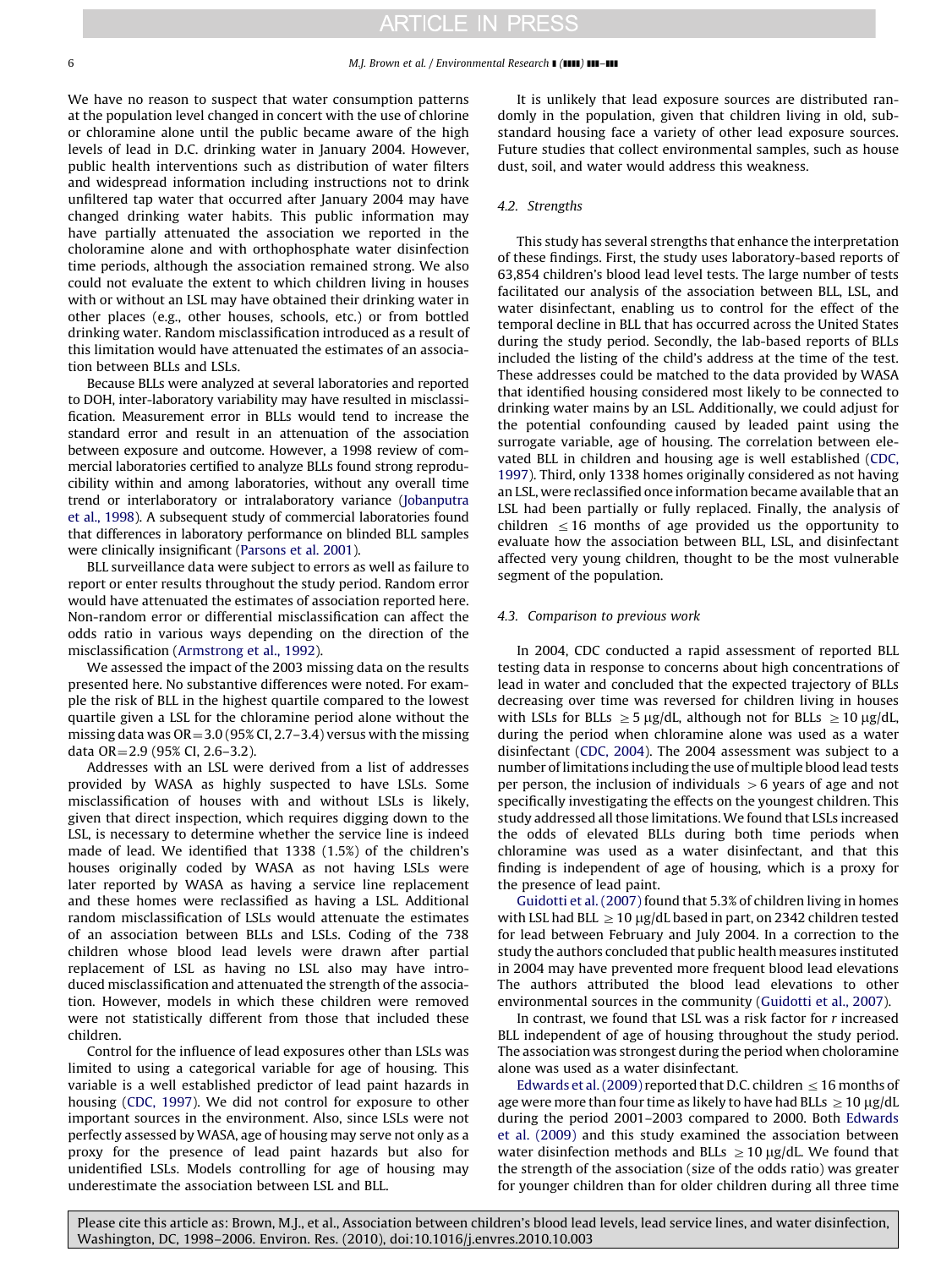<span id="page-6-0"></span>periods ([Table 5\)](#page-4-0). This difference was greatest during the earliest time period when chlorine was used to disinfect drinking water. The stronger associations reported for young children may reflect their intake of formula mixed with tap water and mouthing behaviors.

#### 5. Conclusions and recommendations

InWashington, DC, between November 2000 and December 2006, children living in homes with an LSL were at increased risk of having higher BLLs than children living in homes without an LSL. This association was strongest during 2003 when chloramine alone was used for water disinfection. The association persisted after controlling for the age of housing. Finally, partial replacement of LSLs did not result in a decrease in the association between LSL and elevated BLL.

For the majority of children in the United States with elevated BLLs, lead paint and lead-contaminated house dust and soil are the primary routes of lead exposure (Levin et al., 2008). But children are exposed to multiple lead exposure sources – including water – and evidence suggests that, particularly for children with BLLs  $5-10 \mu$ g/dL, no exposure source may dominate (Bernard and McGeehin, 2003). Thus the contribution of lead in drinking water to children's BLLs, particularly at  $BLLs < 10 \mu g/dL$  may be underestimated.

The most effective strategy to reduce BLLs remains controlling or eliminating sources of lead in children's environments before they are exposed. The consequences of changes in water disinfection practices on a range of health issues including exposure to lead should be carefully considered by water utilities before they are adopted. A summary of internal corrosion control of water distribution systems concluded that appropriate corrosion control is essential in water distribution systems where lead is present (AWWA, 1996). Had appropriate corrosion control been in place in DC in 2001–2004, it would have prevented the increase in water lead concentrations seen [\(US EPA, 2007\)](#page-7-0).

Residents of properties where plumbing work has been done, including partial replacement of LSL, should take precautions such as using bottled or filtered water until they are sure that the water lead levels are below the EPA action level of 15 ppb. Finally, given that no safe blood lead level threshold has been identified for children, and that lead in water contributes to BLLs, prompt and effective action by utilities to rapidly comply with existing drinking water standards is warranted.

# Acknowldgments

We would like to thank Mr. Barry Brooks for his tireless effort in seeing us through this process. We also thank the Washington DC Childhood Lead Poisoning Prevention Program and the DC Water and Sewer Authority for providing data.

### Appendix A. Supporting information

Supplementary data associated with this article can be found in the online version at <doi:10.1016/j.envres.2010.10.003>.

#### References

- Agency for Toxic Substances and Disease Registry, 1999. Toxicological profile for lead. Department of Health and Human Services, Agency for Toxic Substances and Disease Registry, Atlanta, Georgia.
- Armstrong, B.K., White, E., Saracci, R., 1992. Exposure measurement error and its effects. Principles of Exposure Measurement in Epidemiology, Oxford University, NY.
- AWWA (American Water Works Association) Research Foundation, 1996. Internal Corrosion of Water Distribution Systems—Cooperative Research Report. AWWA Research Foundation and American Water Works Association, Denver, CO.
- AWWA (American Water Works Association) Research Foundation, 1990. Lead Control Strategies. AWWA Research Foundation and American Water Works Association, Denver, CO.
- Bellinger, DC, Needleman, HL, 2003. Intellectual impairment and blood lead levels. N. Engl. J. Med. 349, 500–502.
- Bernard, SM, McGeehin, MA, 2003. Prevalence of blood lead levels  $\geq 5$  µg/dL among US children 1 to 5 years of age and socioeconomic and demographic f actors associated with blood lead level 5 to  $10 \mu$ g/dL. Third national health and nutrition examination survey, 1988–1994. Pediatrics 112 (6), 1308–1313.
- Brown M.J., Blanton C., Sinks T., 2010. Examining the Effect of Previously Missing Blood Lead Level (BPb) Surveillance Data on Results Reported in the MMWR (April 2, 2004/53(12):268-270). Available at  $\langle$  [www.cdc.gov/nceh/](www.cdc.gov/nceh/lead)<br>lead  $\rangle$
- [lead](www.cdc.gov/nceh/lead) >.<br>Canfield, RL, Henderson Jr., CR, Cory-Slechta, DA, Cox, C, Jusko, TA, Lamphear, BP, 2003. Intellectual impairment in children with blood lead concentrations below 10 mg per deciliter. N. Engl. J. Med. 348, 1517–1526.
- CDC (Centers for Disease Control and Prevention), 2004. Blood lead levels in residents of homes with elevated lead in tap water—District of Columbia. Morb. Mortal. Wkly. Rev. 53, 268–270.
- CDC (Centers for Disease Control and Prevention), 2002. Managing Elevated Blood Lead Levels Among Young children: Recommendations from the Advisory Committee on Childhood Lead Poisoning Prevention. CDC, Atlanta.
- CDC (Centers for Disease Control and Prevention), 1997. Screening Young Children for Lead Poisoning: Guidance for State and Local public Health officials. CDC, Atlanta.
- CDC (Centers for Disease Control and Prevention), 1994. Lead-contaminated drinking water in bulk-water storage tanks—Arizona and California, 1993. Morb. Mortal. Wkly. Rev. 43 (751), 757–758.
- CDC (Centers for Disease Control and Prevention), 2006. General Information about the NHANES 2003–2004., Laboratory Methodology and Public Data Files, January 2006. US Department of Health and Human Services, Atlanta, Georgia.
- Chin, D., Karalekas, P.C.J., 1985. Lead product use survey of public water supply distribution systems throughout the United States. In: Plumbing Materials and Drinking Water Quality: Proceedings of a Seminar Held at Cincinnati, Ohio, May 16–17, 1984. EPA 600/9-85-007, US Environmental Protection Agency, Washington, DC, pp. 110–123.
- Cosgrove, E, Brown, MJ, Madigan, P, McNulty, P, Okonski, L, Schmidt, J, 1989. Childhood lead poisoning: case study traces source to drinking water. J. Environ. Health 52 (1), 346–349.
- Edwards, M, Triantafyllidou, S, Best, D, 2009. Elevated blood lead in young children due to lead-contaminated drinking water: Washington, DC, 2001-2004. Environ. Sci. Technol. 43, 1618–1623.
- Goldberg, MM, Fyfe, WM, Richards, WN, 1981. Maternal lead levels after alterations to the water supply. Lancet 283, 203–204.
- Guidotti, T, Calhoun, T, Davies-Cole, J, Knuckles, M, Stokes, L, Glymph, C, Lum, G, Moses, M, Goldsmith, D, Ragain, L, 2007. Elevated lead in drinking water in Washington, DC, 2003–2004: the public health response. Environ. Health Perspect. 115, 695–701.
- Hornung, RW, Reed, LD, 1990. Estimation of average concentration in the presence of nondetectable values. Appl. Occup. Environ. Hyg. 5, 46–51.
- Jobanputra, NK, Jones, R, Bukler, G, et al., 1998. Accuracy and reproducibility of blood lead testing in commercial laboratories. Arch. Pediatr. Adolesc. Med. 152, 548–553.
- Jones, R, Homa, D, Meyer, P, Brody, D, Caldwell, K, Pirkle, J, et al., 2009. Trends in blood lead levels and blood lead testing among US children aged 1 to 5 years: 1998–2004. Pediatrics 123, e376–e385.
- Lanphear, BP, Dietrich, KN, Auinger, P, Cox, C, 2000. Cognitive deficits associated with blood lead concentrations  $<$  10  $\mu$ g/dL in US children and adolescents. Public Health Rep. 115, 521–529.
- Lanphear, BP, Burgoon, DA, Rust, SW, Eberly, S, Galke, W, 1998. Environmental exposures in lead and urban children's blood lead levels. Environ. Res. 76, 120–130.
- Levin, R, Brown, MJ, Kashtock, ME, Jacobs, DE, Whelan, EA, Rodman, J, Schock, MR, Padilla, A, Sinks, T, 2008. US children's lead exposures, 2008: implications for prevention. Environ. Health Perspect. 116, 1285–1293.
- Menke, A, Muntner, P, Batuman, Silbergeld, EK, Guallar, E, 2006. Blood lead below  $0.48 \mu$ mol/L (10  $\mu$ g/dL) and mortality among US adults. Circulation 114, 1388–1394.
- Miranda, ML, Kim, D, Jull, AP, Paul, CJ, Overstreet Galeano, MA, 2007. Changes in blood lead levels associated with use of chloramines in water treatment systems. Environ. Health Perspect. 115, 221–225.
- Parsons, PJ, Reilly, AA, Esernio-Jenssen, D, et al., 2001. Evaluation of blood lead proficiency testing: comparison of open and blind paradigms. Clin. Chem. 47, 322–330.
- Rothman, KJ, Greenland, S, 1998. Modern Epidemiology second ed. Lippincott-Raven, Philadelphia, PA.
- Safe Drinking Water Act Amendments (SDWA), 1986. PL 99–339.
- Schock M.R., Wagner, I., Oliphant, R., 1996. The corrosion and solubility of lead in drinking water. In: Internal Corrosion of Water Distribution Systems, second ed., AWWA Research Foundation/TZW, Denver, CO, p. 131–230.